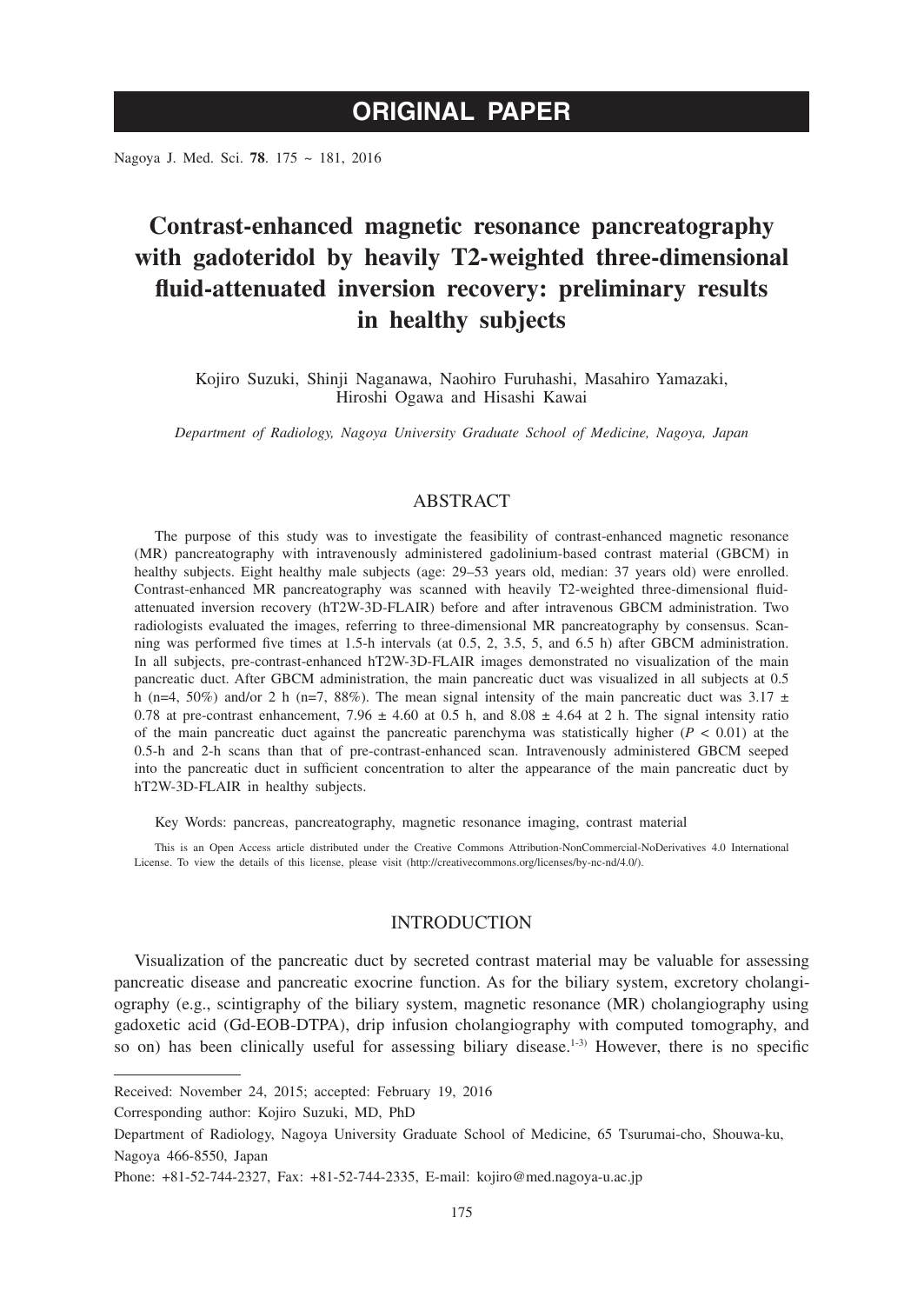contrast material that is secreted into the pancreatic duct for pancreatography.

Gadolinium-based contrast material (GBCM) has been reported to slightly seep into cerebrospinal fluid in the subarachnoid space several hours after intravenous administration.<sup>4-7)</sup> Though T1-weighted imaging does not allow visualization of these fluid contrast enhancements, heavily T2-weighted three-dimensional fluid-attenuated inversion recovery (hT2W-3D-FLAIR) imaging can allow visualization of even faint enhancement with low-concentration GBCM. $8-10$ ) We hypothesized that low-concentration GBCM may also seep into the pancreatic secretions after intravenous administration, and that hT2W-3D-FLAIR imaging could allow visualization of the contrast enhancement of the main pancreatic duct.

The purpose of this preliminary study was to assess the feasibility of visualizing the contrast enhancement of the main pancreatic duct after intravenous administration of gadolinium-based contrast material (GBCM) by using 3-Tesla MR hT2W-3D-FLAIR.

## MATERIALS AND METHODS

Our institutional review board approved this study of healthy subjects and written informed consent was obtained from all participants. Eight healthy male subjects (age: 29–53 years old, median: 37 years old) volunteered for this study. The subjects were required to fast for at least 3 hours before MR examination, and fasting continued during the examination. Only water intake was allowed.

## *MRI technique*

All MR imaging was performed on a 3-Tesla scanner (Skyra; Siemens, Erlangen, Germany) using a 32-channel array body coil. All subjects underwent heavily T2-weighted three-dimensional turbo spin echo (hT2W-3D-TSE) for usual MR pancreatography, and hT2W-3D-FLAIR for contrast-enhanced MR pancreatography. Both methods of pancreatography were scanned in the same oblique axial projection, and both images were obtained before and after a single dose of intravenous GBCM administration (gadoteridol, 0.2 mL/kg). Scanning was performed five times at 1.5-h intervals (at 0.5, 2, 3.5, 5, and 6.5 h) after GBCM administration. Parameters for usual MR pancreatography and hT2W-3D-FLAIR employed identical field of view (FOV), matrix size, and slice thickness to facilitate comparison.

Detailed scan parameters of usual MR pancreatography were: variable flip angle 3D turbo spin-echo technique (SPACE: sampling perfection with application-optimized contrasts by using different flip angle evolutions); repetition time (TR), 4900 ms; echo time (TE), 555 ms; frequency-selective fat-suppression pre-pulse; initial 180° refocusing flip angle rapidly decreased to 120° constant flip angle for the refocusing echo train; echo train length, 226; matrix size, 346  $\times$  512; 12 oblique axial slices of 4-mm slice thickness; FOV, 253  $\times$  300 mm; generalized autocalibrating partially parallel acquisition (GRAPPA) parallel imaging technique; acceleration factor of 3; number of excitations (NEX), 1.4; breath-hold acquisition time, 16 s.

Detailed scan parameter of contrast enhanced MR pancreatography were: SPACE sequence; TR, 4900 ms; TE, 555 ms; inversion time, 1700 ms; frequency-selective fat-suppression pre-pulse; initial 180° refocusing flip angle rapidly decreased to 120° constant flip angle for the refocusing echo train; echo train length, 226; matrix size,  $346 \times 512$ ; 12 oblique axial slices of 4-mm slice thickness; FOV,  $253 \times 300$  mm; GRAPPA parallel imaging technique with acceleration factor of 3; NEX, 1.4; breath-hold acquisition time, 16 s. On the basis of our preliminary experience before this study, an inversion time of 1700 ms was determined to nullify the main pancreatic duct signal.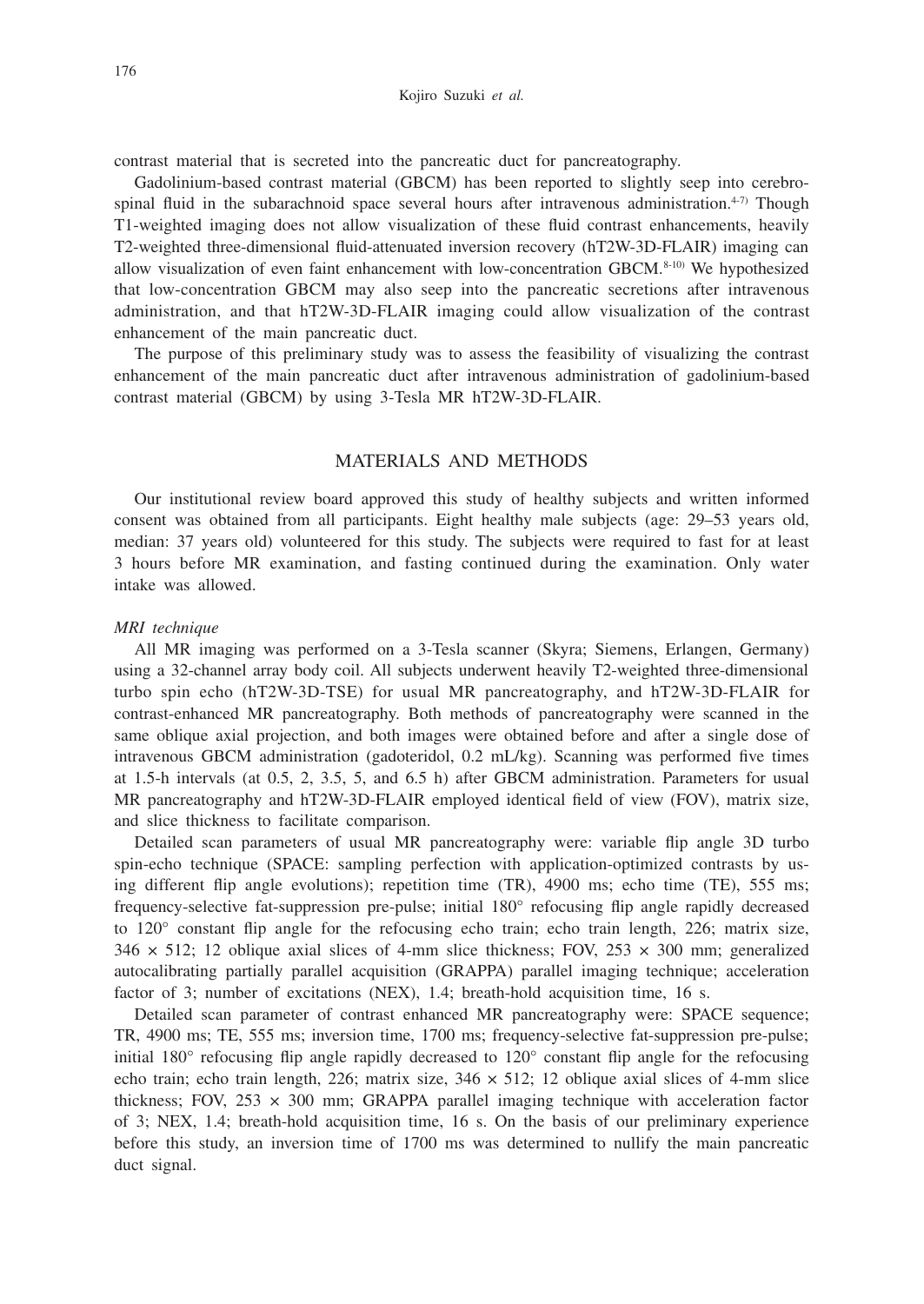#### Contrast-enhanced MR pancreatography

#### *Data analysis*

The visualization of the main pancreatic duct on pre- and post-contrast–enhanced hT2W-3D-FLAIR images were evaluated by two radiologists (4 and 18 years of experience in the interpretation of abdominal MR imaging) by consensus. Usual MR pancreatography was used for anatomical reference in evaluating hT2W-3D-FLAIR images. The visual evaluation of the main pancreatic duct was graded as visible or not visible at the 3 pancreatic segments (pancreatic head, body, and tail).

The signal intensities of the main pancreatic duct and the pancreatic parenchyma of hT2W-3D-FLAIR images were measured by drawing circular regions of interest (ROIs). An ROI of 1-mm diameter for the main pancreatic duct and an ROI of 3-mm diameter for the pancreatic parenchyma were set on each pancreatic segment. If the main pancreatic duct was visible on hT2W-3D-FLAIR images, an ROI for the main pancreatic duct was set on hT2W-3D-FLAIR images directly. If the main pancreatic duct was not visible on hT2W-3D-FLAIR images, an ROI was copied from the image of the main pancreatic duct on usual MR pancreatography during the same session and was pasted onto the same position on the hT2W-3D-FLAIR images.

Then, the signal intensity ratio (SIR) of the main pancreatic duct to the pancreatic parenchyma was calculated as the relative value in each session. SIR was defined as the signal of the main pancreatic duct divided by the signal of the pancreatic parenchyma.

#### *Statistical analysis*

The average SIRs of the pre- and post-contrast–enhanced images were compared using the Mann-Whitney U test. We used SPSS 22 software (SPSS Inc., Chicago, IL) for statistical analyses and adopted 5% as the significance level for statistical testing. Mean data are expressed as means ± standard deviations with their range.

## RESULTS

In all subjects, pre-contrast-enhanced hT2W-3D-FLAIR images demonstrated no visualization of the main pancreatic duct (Fig. 1). After GBCM administration, the main pancreatic duct was detectable in at least one segment of the pancreas in 4 of 8 subjects (50%) at 0.5 h, 7 subjects (88%) at 2 h, 2 subjects (25%) at 3.5 h, 2 subjects (25%) at 5 h, and 1 subject (13%) at 6.5 h (Fig. 2). The main pancreatic duct was visualized in all subjects at 0.5 h and/or 2 h. Visualization of the main pancreatic duct was most frequently observed at the pancreatic body.

The mean signal intensity of the main pancreatic duct was  $3.17 \pm 0.78$  at pre-contrast enhancement, 7.96  $\pm$  4.60 at 0.5 h, 8.08  $\pm$  4.64 at 2 h, 4.66  $\pm$  1.86 at 3.5 h, 4.18  $\pm$  1.58 at 5 h, and 3.84  $\pm$  0.73 at 6.5 h. That of the pancreatic parenchyma was 2.83  $\pm$  0.72 at pre-contrast enhancement,  $3.85 \pm 1.23$  at 0.5 h,  $3.13 \pm 0.98$  at 2 h,  $3.31 \pm 0.82$  at 3.5 h,  $3.05 \pm 0.71$  at 5 h, and  $3.31 \pm 0.93$  at 6.5 h. The SIR of the pancreatic duct against the pancreatic parenchyma on the same scan is shown in Table 1. The SIR of the first scan and the second scan against that of the pre-contrast-enhanced scan shows a statistically significant difference  $(P < 0.01)$ .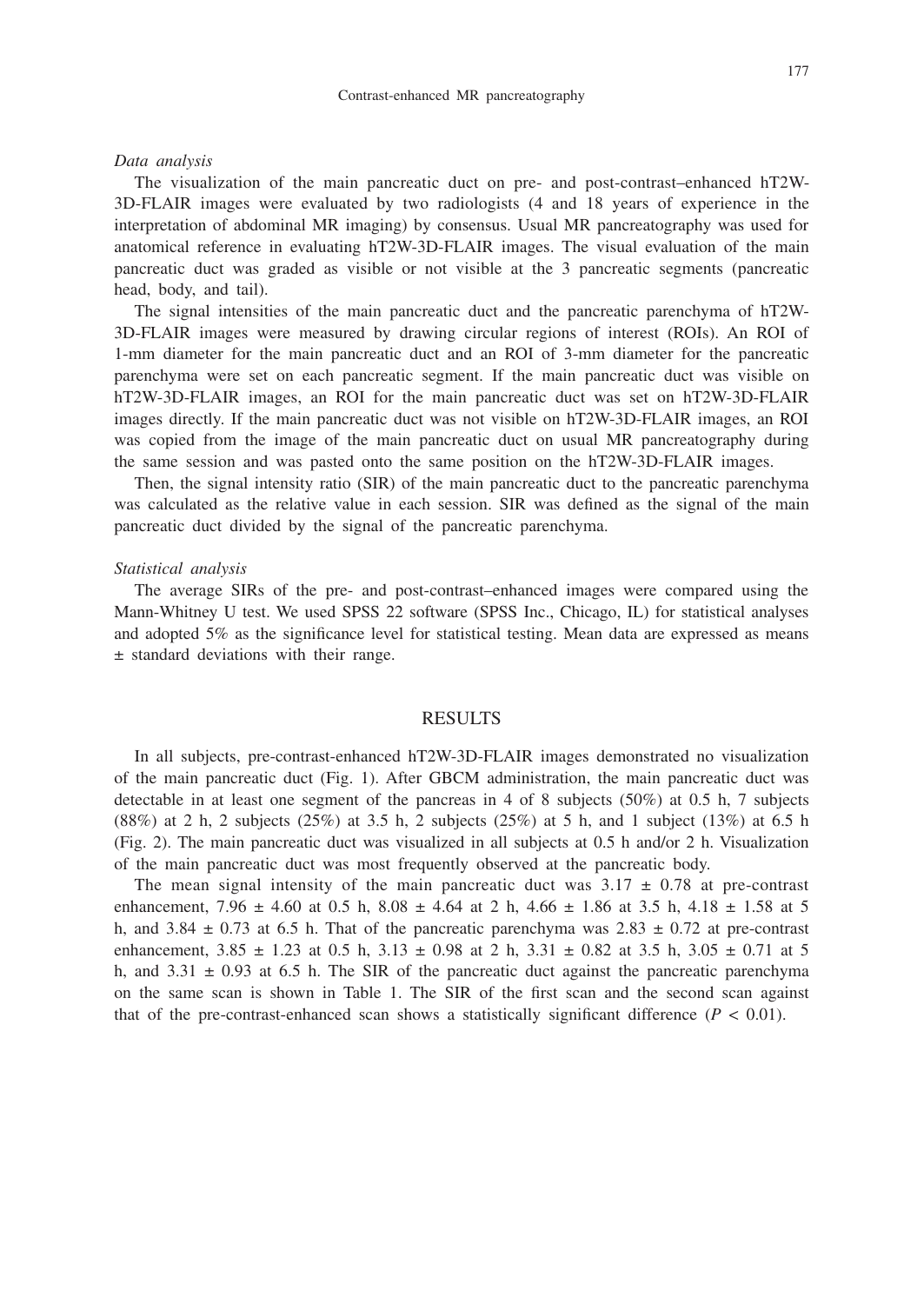

**Fig. 1** A 53-year-old subject. (A) Usual MR pancreatography using hT2W-3D-TSE shows normal pancreatic duct at the pancreatic body and tail (arrow). (B) hT2W-3D-FLAIR image of pre-contrast material administration shows no visualization of the main pancreatic duct. (C) hT2W-3D-FLAIR image after 0.5 h shows the main pancreatic duct at the pancreatic body. (D) hT2W-3D-FLAIR image after 6.5 h shows no visualization of the main pancreatic duct.

# DISCUSSION

The results of this study show that GBCM remains in the main pancreatic duct after intravenous administration, and hT2W-3D-FLAIR images allow visualization of the contrast enhancement in the pancreatic duct.

The concept that intravenously administered GBCM might seep into the pancreatic secretions is novel. After review of the literature, to the best of our knowledge, this has not been reported. The exact mechanism of how GBCM seeps into the pancreatic secretions is unknown. Intravenously administered GBCM is distributed into the blood and the extracellular space and is renally excreted. GBCM is not distributed into the intracellular compartment.<sup>11)</sup> Thus, it is presumed that GBCM is not excreted from the pancreatic acinar cells with the pancreatic secretions, and that GBCM slowly diffuses into the pancreatic duct from the pancreatic parenchyma.

In this study, we used hT2W-3D-FLAIR to detect contrast enhancement in the main pancreatic duct. The method to detect low concentrations of GBCM using 3D-FLAIR has been reported, $4\pi$ and further sensitivity to low concentrations has been reported using hT2W-3D-FLAIR.<sup>8, 9)</sup> The T2 value of fluid with a low concentration of GBCM is long enough to be detected with a heavily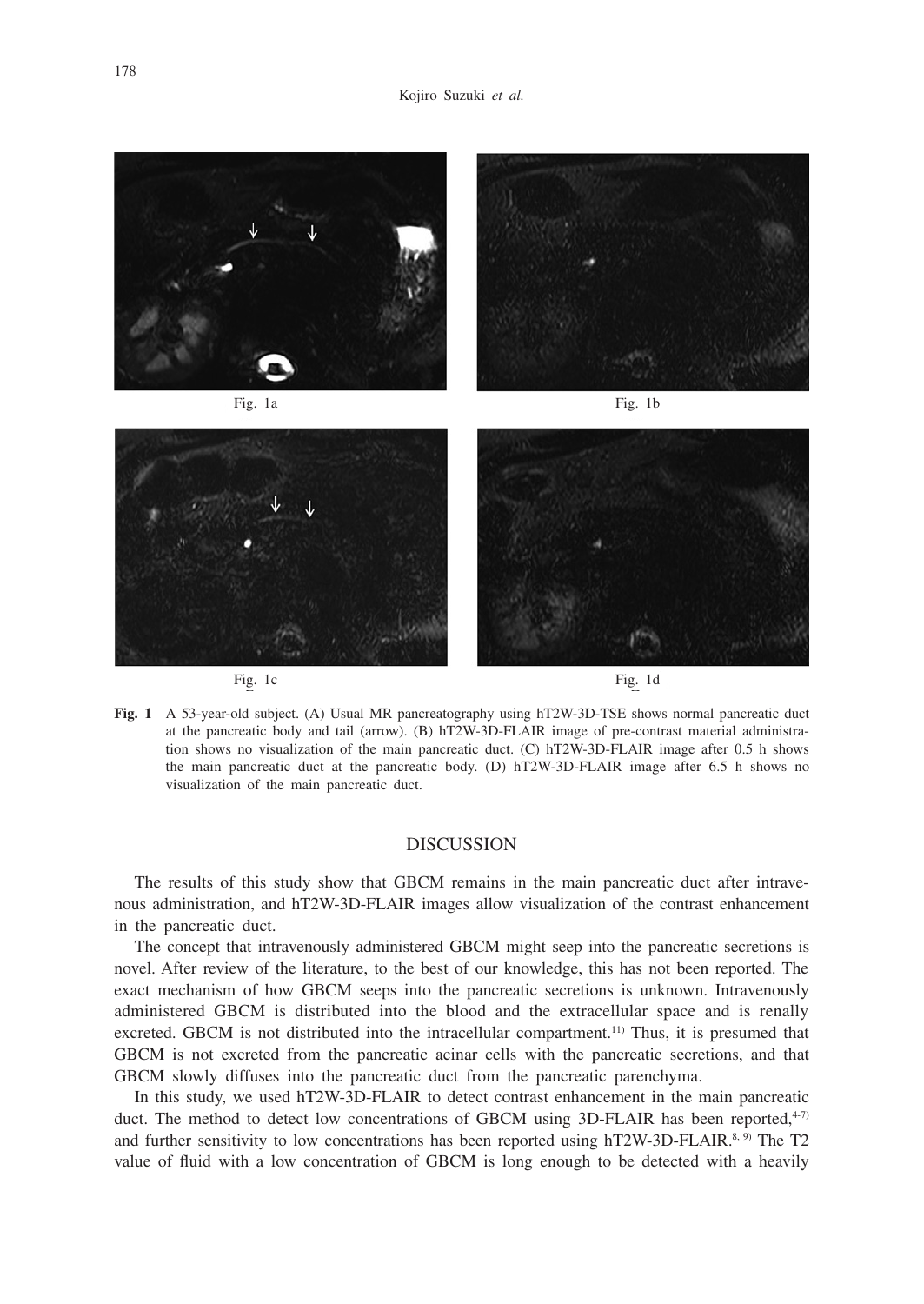

**Fig. 2** Visualization of the main pancreatic duct on hT2W-3D-FLAIR images and time course. The main pancreatic duct was not detectable in all subjects on the pre-contrast-enhanced scan. The main pancreatic duct was detectable in 4 subjects at 0.5 h and in 7 subjects at 2 h. At 6.5 h, the main pancreatic duct was detectable in only 1 subject.

|                            | <b>SIR</b>      |        |
|----------------------------|-----------------|--------|
| Pre-contrast-enhanced scan | $1.15 \pm 0.24$ | $\ast$ |
| $0.5-h$ scan               | $2.16 \pm 1.24$ | **     |
| 2-h scan                   | $2.81 \pm 1.84$ |        |
| $3.5-h$ scan               | $1.53 \pm 0.83$ |        |
| 5-h scan                   | $1.46 \pm 0.75$ |        |
| $6.5-h$ scan               | $1.24 \pm 0.38$ |        |
| *: $P < .01$               |                 |        |

**Table 1** Mean signal intensity ratio (SIR) against the pancreatic parenchyma

\*\*: *P* < .001

T2-weighted sequence, and inversion pulse could nullify the signal of the main pancreatic duct on the pre-contrast-enhanced images. Thus, hT2-3D-FLAIR allowed visualization of contrastenhanced MR pancreatography.

Regarding the scan timing, the 2-h scan demonstrated the pancreatic duct most frequently,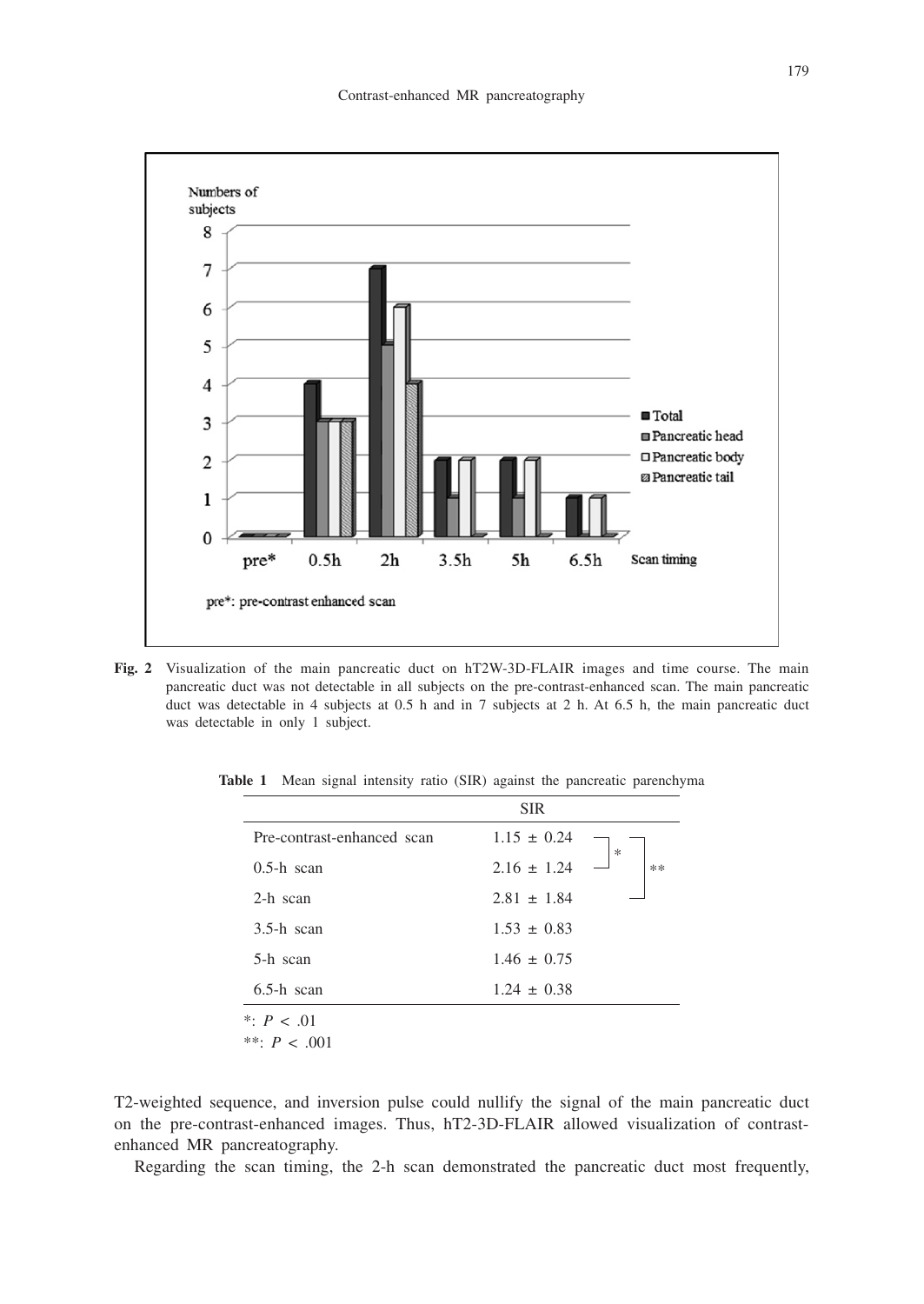and the 0.5-h scan demonstrated the duct second-most frequently. The main pancreatic duct was visualized in all subjects at 0.5 h and/or 2 h, and the SIRs of the 0.5-h scan and the 2-h scan showed a statistically significant difference. Therefore, the optimal scan timing in this study was considered 2 h after intravenous GBCM administration. However, this preliminary study set the scan timing from 0.5 h to 6.5 h at 1.5-h intervals. Thus, the true peak of GBCM concentration in the main pancreatic duct may be between 0.5 h and 2 h, and the results of this study showed that the scans after 3.5 h were too late to allow visualization of the contrast-enhanced pancreatic duct sufficiently.

To assess pancreatic disease and/or pancreatic function using MRI, secretin-enhanced MR pancreatography has been performed.12, 13) Secretin provides better detail of the pancreatic ductal anatomy, and recently, cine-dynamic MRCP with a spatially selective inversion-recovery pulse has also been reported to estimate pancreatic exocrine function and flow of pancreatic secretions noninvasively.14, 15)

If the concentration of GBCM in the pancreatic duct is reflective of pancreatic function or pancreatic disease, this contrast-enhanced MR pancreatography may be useful as a new tool for evaluating the pancreas. However, it is unknown whether or not the seepage of GBCM into the pancreatic duct correlates with pancreatic function. This preliminary study was performed only in healthy subjects. These points should be clarified in further studies.

This study had some limitations. First, the pancreatic position in usual pancreatography and the hT2W-3D-FLAIR image may not have been exactly the same because both image acquisitions were performed with a breath-hold technique. Therefore, in cases where the main pancreatic duct was not visualized on hT2W-3D-FLAIR imaging, the ROI positions pasted from the usual pancreatography in the same session may have been out of alignment. Second, the signal intensities of the main pancreatic duct were weak and the SIRs were also relatively low. However, the influence of signal noise was not considered. Third, the evaluation of the visibility of the main pancreatic duct was subjective and was, either positively or negatively, based on the consensus of two radiologists, but inter-observer agreement was not assessed.

In conclusion, intravenously administered GBCM seeped into the pancreatic secretions in sufficient concentration to alter the appearance of the main pancreatic duct by hT2W-3D-FLAIR in healthy subjects. This contrast-enhanced MR pancreatography may be useful as a new tool for evaluating the pancreas.

## ACKNOWLEGEMENTS

The work was supported by Grant-in Aid for Scientific Research (KAKENHI) 24591754 of Japan.

# CONFLICTS OF INTEREST

The authors declare no conflicts of interest.

## REFERENCES

- 1) Lambie H, Cook AM, Scarsbrook AF, Lodge JP, Robinson PJ, Chowdhury FU. Tc99m-hepatobiliary iminodiacetic acid (HIDA) scintigraphy in clinical practice. *Clin Radiol*, 2011; 66: 1094–1105.
- 2) Tschirch FT, Struwe A, Petrowsky H, Kakales I, Marincek B, Weishaupt D. Contrast-enhanced MR